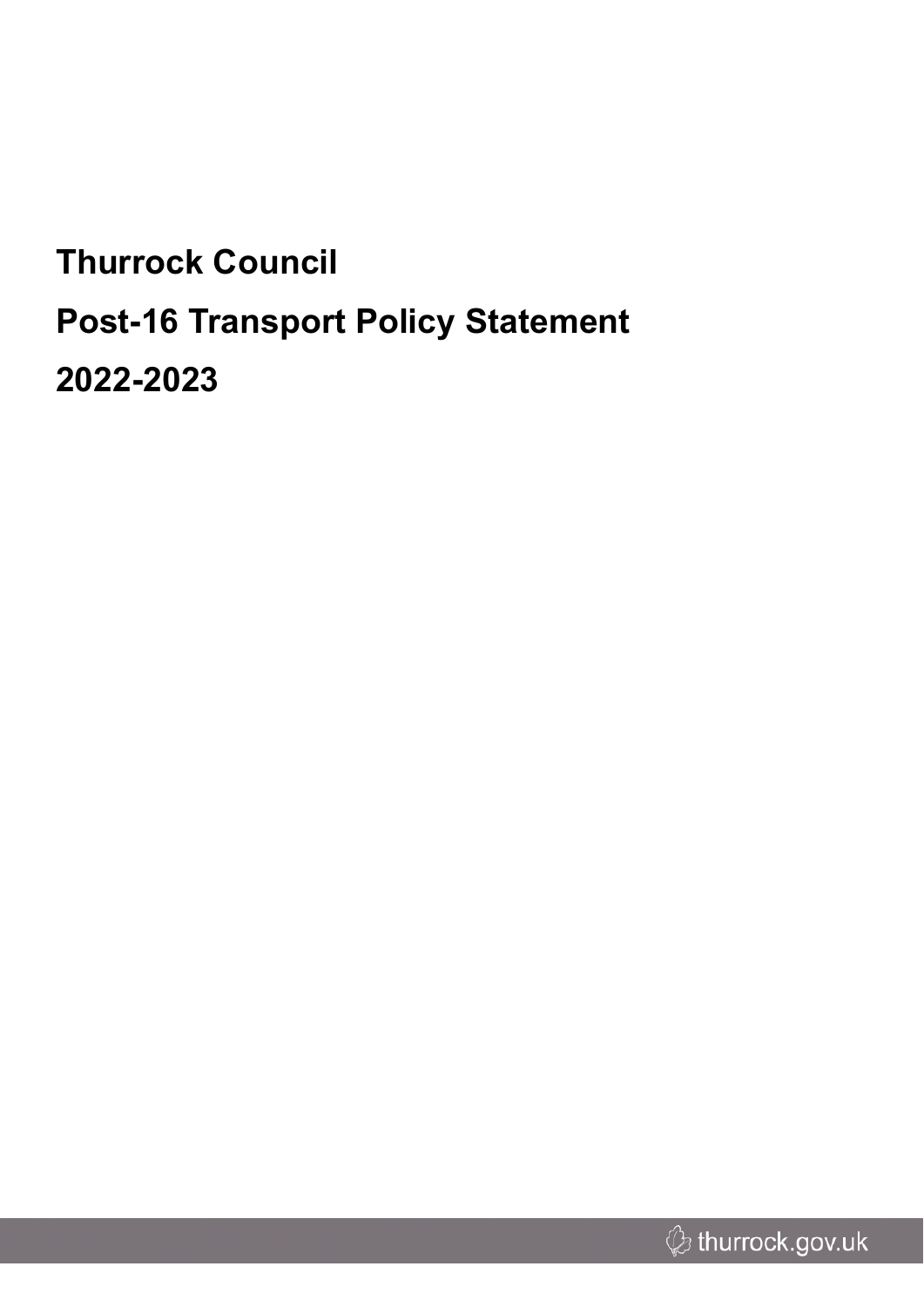# **Post-16 Transport Policy Statement – Academic Year 2022 to 2023**

Transport policy statement for:

- young people aged 16 to 18 in further education
- continuing learners aged 19
- young people aged 19 to 25 (inclusive) with learning difficulties and/or disabilities

Department responsible: Children's Services

Contact details: [childrenstransport@thurrock.gov.uk](mailto:childrenstransport@thurrock.gov.uk)

Document first release: 31 May 2019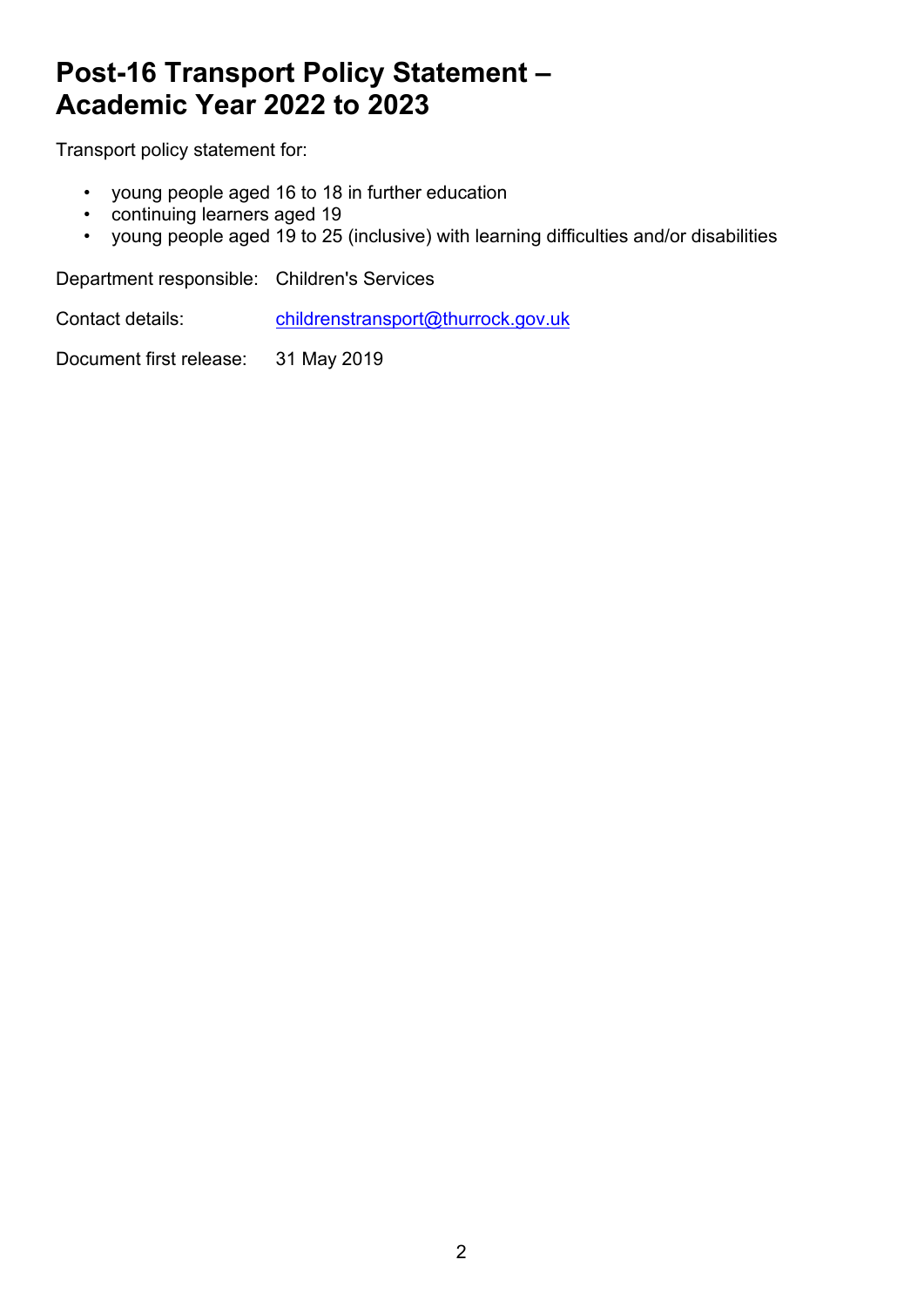# **Contents**

| Support for learners with special educational needs or a disability (SEND), aged 16 to 255 |  |
|--------------------------------------------------------------------------------------------|--|
|                                                                                            |  |
|                                                                                            |  |
|                                                                                            |  |
|                                                                                            |  |
|                                                                                            |  |
| Local authority support for young people without special educational needs or disability6  |  |
|                                                                                            |  |
| Concessionary tickets for young people aged 16 to 25 from public transport providers 7     |  |
|                                                                                            |  |
|                                                                                            |  |
|                                                                                            |  |
|                                                                                            |  |
|                                                                                            |  |
|                                                                                            |  |
| Additional transport and travel support information relating to students with SEND 10      |  |
|                                                                                            |  |
|                                                                                            |  |
|                                                                                            |  |
|                                                                                            |  |
|                                                                                            |  |
|                                                                                            |  |
|                                                                                            |  |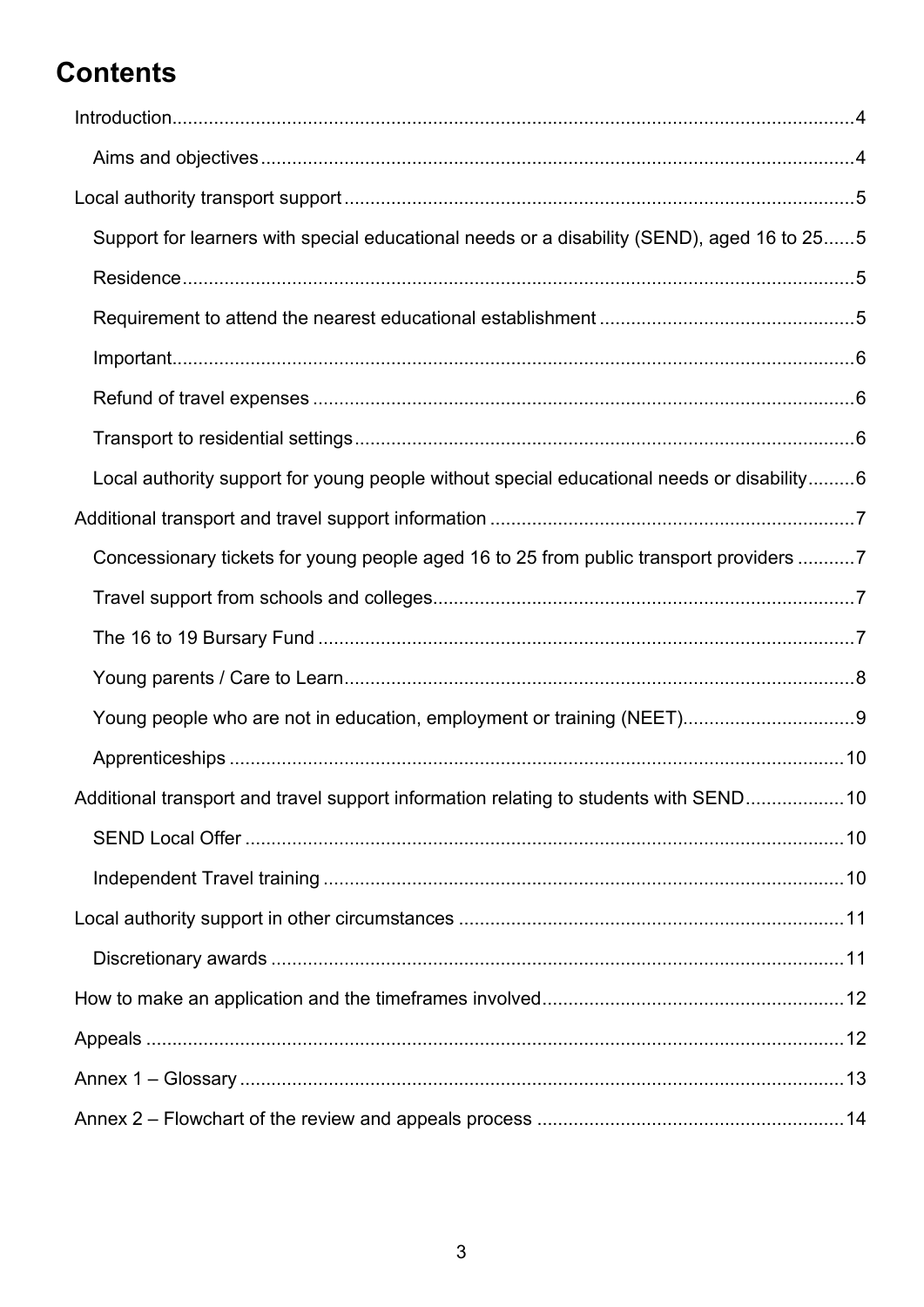# <span id="page-3-0"></span>**Introduction**

Local authorities do not have to provide free or subsidised post-16 travel support but do have a duty to prepare and publish an annual transport policy statement specifying the arrangements for the provision of transport or other support that the authority considers it necessary to make to facilitate the attendance of all persons of sixth form age receiving education or training.

'Sixth form age' refers to those young people who are over 16 years of age but under 19 or continuing learners who started their programme of learning before their 19th birthday (years 12, 13 and 14).

Local authorities also have a duty to encourage, enable and assist young people with learning difficulties / disabilities to participate in education and training, up to the age of 25.

This policy uses the term 'Post-16' to include both learners of sixth form age and those with learning difficulties / disabilities up to the age of 25.

This policy document specifies the support that Thurrock Council (the council) considers necessary to facilitate the attendance of Post-16 learners receiving education or training.

Education or training refers to learning or training at a school, further education institution, a council maintained or assisted institution providing higher or further education, an establishment funded directly by the Education Skills Funding Agency, learning providers delivering accredited programmes of learning which lead to positive outcomes and are funded by the council, for example, colleges, charities and private learning providers.

### <span id="page-3-1"></span>**Aims and objectives**

The council has the following aims and objectives when assessing transport / travel support:

- **people** a borough where people of all ages are proud to work and play, live and stay
- **place** a heritage-rich borough which is ambitious for its future
- **prosperity** a borough which enables everyone to achieve their aspirations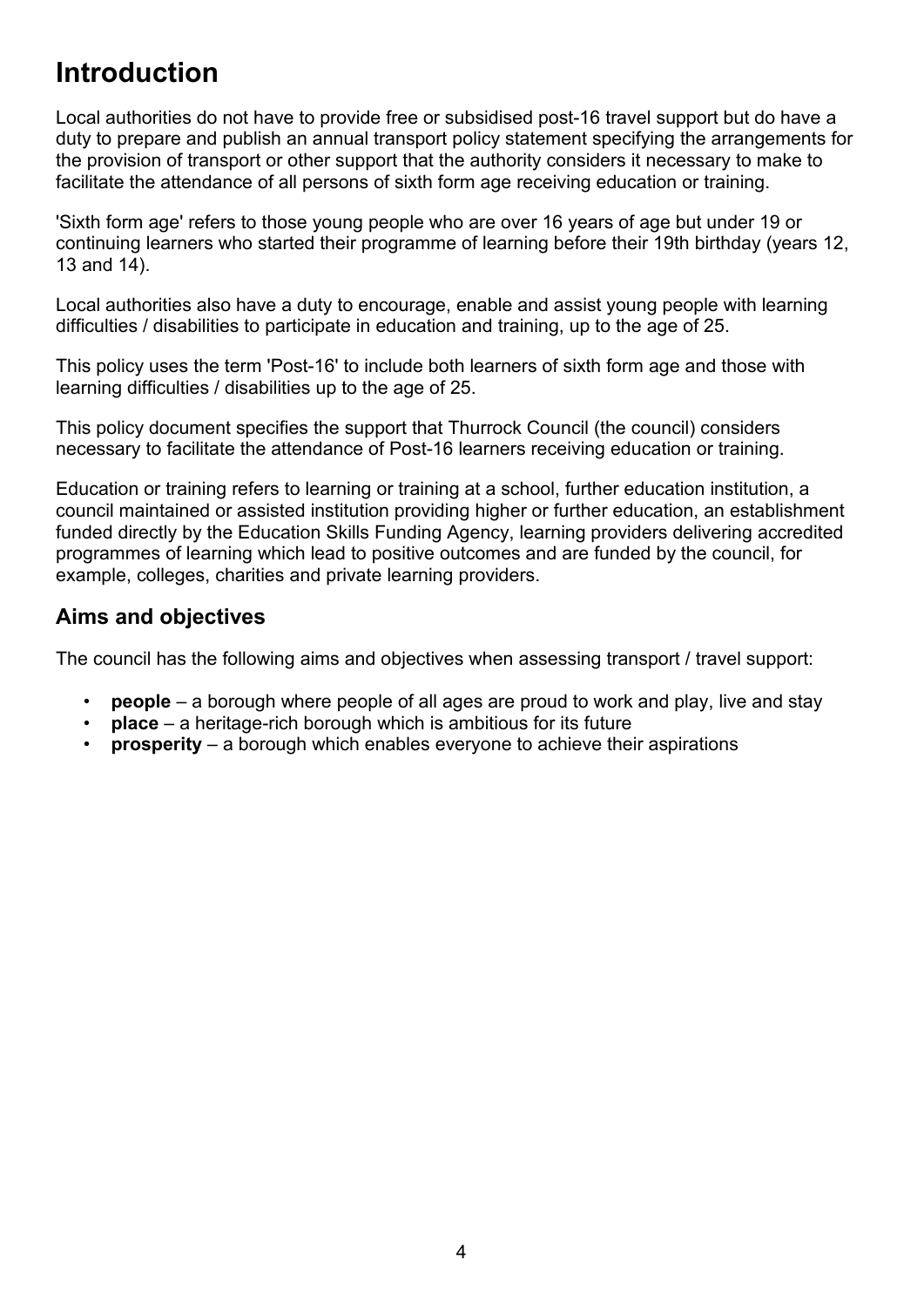# <span id="page-4-0"></span>**Local authority transport support**

### <span id="page-4-1"></span>**Support for learners with special educational needs or a disability (SEND), aged 16 to 25**

In some cases, the council may offer assistance to students of sixth form age with SEND, with or without an Education, Health and Care (EHC) plan, to ensure that they can access education or training, or to adult learners who are over 19 and under 25 with SEND.

These awards are made on a discretionary basis. Each case is decided on its merits, taking into consideration:

- walking distance
- the impact a learning difficulty or disability may have on a young person's ability to walk the required distance
- the nature or the route and any alternative that a young person might be expected to take

We will also look into the following issues when considering the application for travel assistance:

- journey times
- the suitability of the journey
- best practice for reasonable travel times (in most cases, no more than 75 minutes)
- the financial position of the applicant and their family
- the cost to the council, if appropriate
- sustainability
- safety
- whether there is a nearer suitable course
- whether the student had begun a particular course at the establishment before attaining the age of 19 and continues to attend that course
- choices made for reasons of religion or belief
- other sources of help available, such as the bursary fund

We do not make travel awards where another source of funding is available to the applicant, or where a similar available course/training is nearer.

### <span id="page-4-2"></span>**Residence**

All applicants must live within Thurrock. Where a young person lives between two addresses, the council will use the address at which child benefit – where paid – is awarded. Where no child benefit is paid, the council will use the address for benefits paid to the young person themselves, or other evidence it considers relevant.

#### <span id="page-4-3"></span>**Requirement to attend the nearest educational establishment**

The council will only offer post-16 transport support where the student attends the nearest suitable school or college, recommended by the local authority, that offers the course they may wish to study. The school or college must be over 3 miles from their home address.

The council uses a specialist computer programme called Datamap to measure distances between home and school or college. This gives accurate walking distances. We do not consider distances measured in any other way.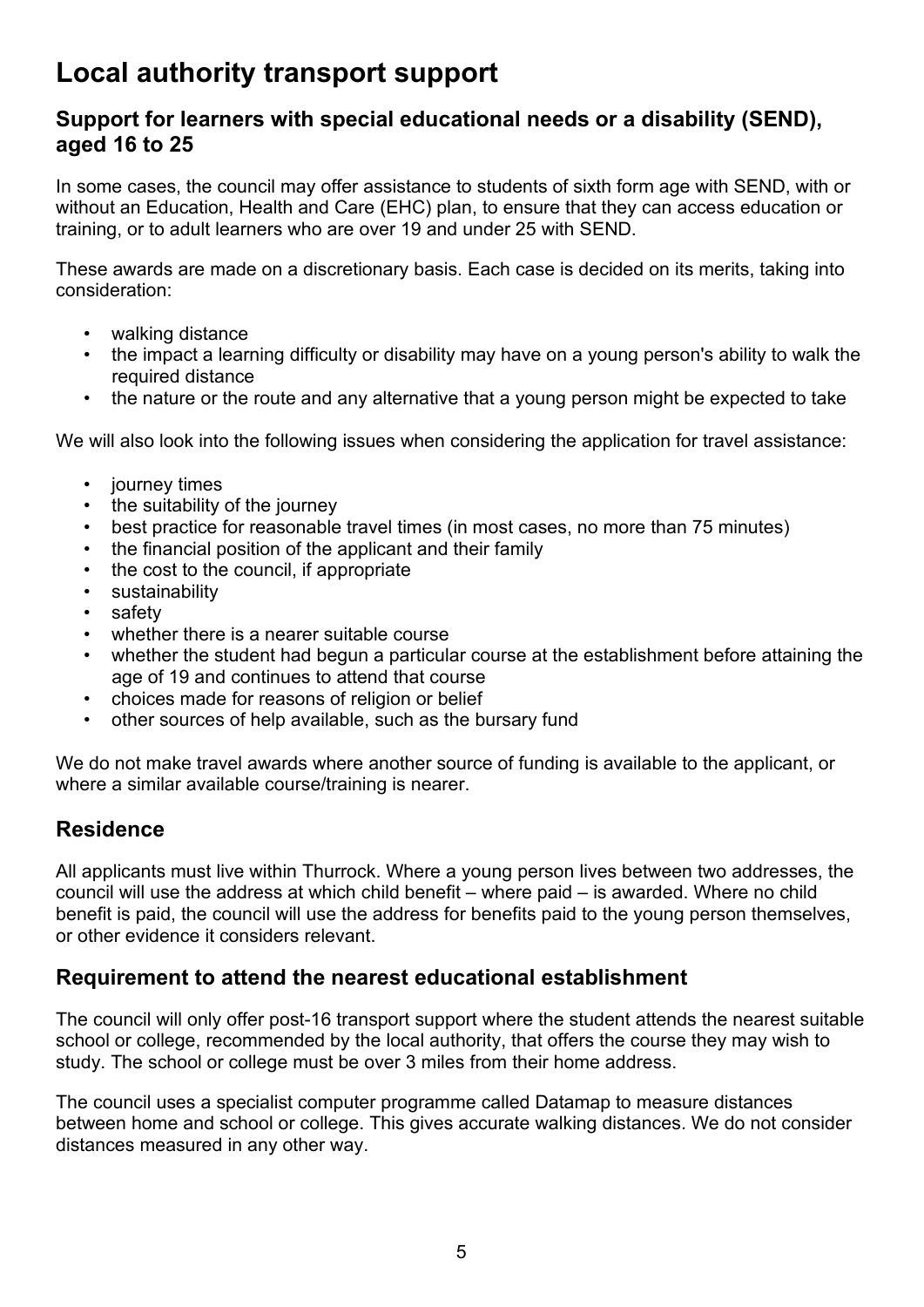Datamap is available online at <https://hometoschool.thurrock.gov.uk/>

### <span id="page-5-0"></span>**Important**

In most cases, there will be a charge for travel assistance we provide. We may require a contribution towards the cost, or the full cost to the council. Students and parents are advised to investigate all sources of alternative help as well as local travel options before applying to the council for assistance.

In all cases where assistance is sought from the council, students and parents will have to show that they have exhausted all other options before applying. Alternative methods of travel may be cheaper than the rates charged by the council.

Details of how and when to apply for travel support are provided below. You must reapply annually or before the expiry of any award made if you are continuing your studies and wish to be considered for further help.

We may offer travel support to and from your post-16 setting in exceptional circumstances. For information on discretionary awards, go to:

[www.thurrock.gov.uk/home-to-school-travel-support/discretionary-transport-award](http://www.thurrock.gov.uk/home-to-school-travel-support/discretionary-transport-award)

#### <span id="page-5-1"></span>**Refund of travel expenses**

If a parent has paid for transport and this is no longer required part way through a term, a partial refund of the charge may be provided. Any repayment is paid pro rata according to the number of school days a pupil travelled and the number of days remaining in the term.

### <span id="page-5-2"></span>**Transport to residential settings**

For those in a residential setting, named in the EHC plan, a maximum of 12 journeys to and from residential placements may be offered. Journeys to non-residential college provision will also be considered as part of the needs assessment.

If a parent / carer wishes to accompany their child to their residential educational facility this will be done at their own expense. If the parent/carer is in receipt of benefits or earning a low income or has other exceptional needs, such as a disability, they complete a discretionary awards application, requesting support with travel expenses.

To access the discretionary awards application for, go to:

[www.thurrock.gov.uk/home-to-school-travel-support/discretionary-transport-award](http://www.thurrock.gov.uk/home-to-school-travel-support/discretionary-transport-award)

If additional journeys are required, a discretionary award application must be completed. It is the expectation that the Independent Travel training programme will be offered to all post-16 students with SEND. In all other cases, Independent Travel training may be offered as an alternative to, or in conjunction with, an offer of transport.

#### <span id="page-5-3"></span>**Local authority support for young people without special educational needs or disability**

The council assists young people without special educational needs by providing information. Except in exceptional circumstances, the council does not provide travel assistance. In cases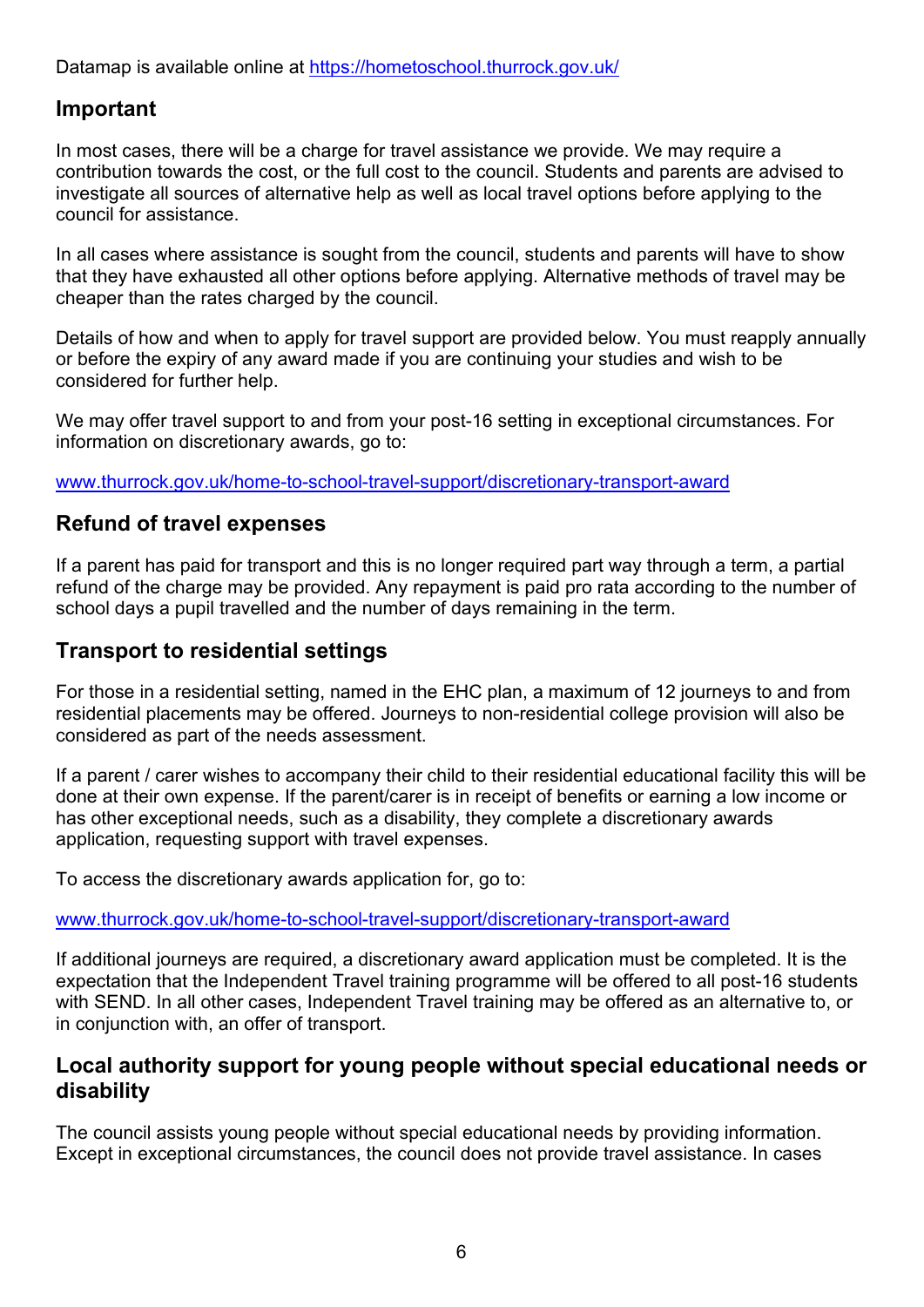considered exceptional, an annual contribution towards the cost of the transport will be required to cover the cost incurred by the council in making the arrangements.

# <span id="page-6-0"></span>**Additional transport and travel support information**

### <span id="page-6-1"></span>**Concessionary tickets for young people aged 16 to 25 from public transport providers**

Ticket schemes are available from public transport providers within Thurrock.

For more information regarding bus operators in Thurrock, go to:

#### [www.thurrock.gov.uk/bus-operators](http://www.thurrock.gov.uk/bus-operators)

For more information regarding c2c train services, go to:

#### [www.c2c-online.co.uk](http://www.c2c-online.co.uk/)

For train services across England, go to National Rail Enquires at:

[www.nationalrail.co.uk/times\\_fares/ticket\\_types/Train\\_Tickets.aspx](https://www.nationalrail.co.uk/times_fares/ticket_types/Train_Tickets.aspx)

### <span id="page-6-2"></span>**Travel support from schools and colleges**

Some further education colleges within Thurrock have their own travel schemes and parents and students are strongly advised to contact their preferred college to find out more.

Information regarding the colleges available within Thurrock can be found using the link below.

[www.thurrock.gov.uk/colleges](http://www.thurrock.gov.uk/colleges)

### <span id="page-6-3"></span>**The 16 to 19 Bursary Fund**

The 16 to 19 Bursary Fund provides financial support to help young people overcome specific barriers to participation so that they can remain in education.

There are 2 types of 16 to 19 bursaries:

- 1. a vulnerable bursary of up to £1,200 a year for young people in one of the defined vulnerable groups below:
	- in care
	- care leavers
	- in receipt of Income Support, or Universal Credit in place of Income Support, in their own right
	- in receipt of Employment and Support Allowance or Universal Credit and Disability Living or Personal Independence Payments in their own right
	- discretionary bursaries which institutions award to meet individual needs, for example, help with the cost of transport, meals, books and equipment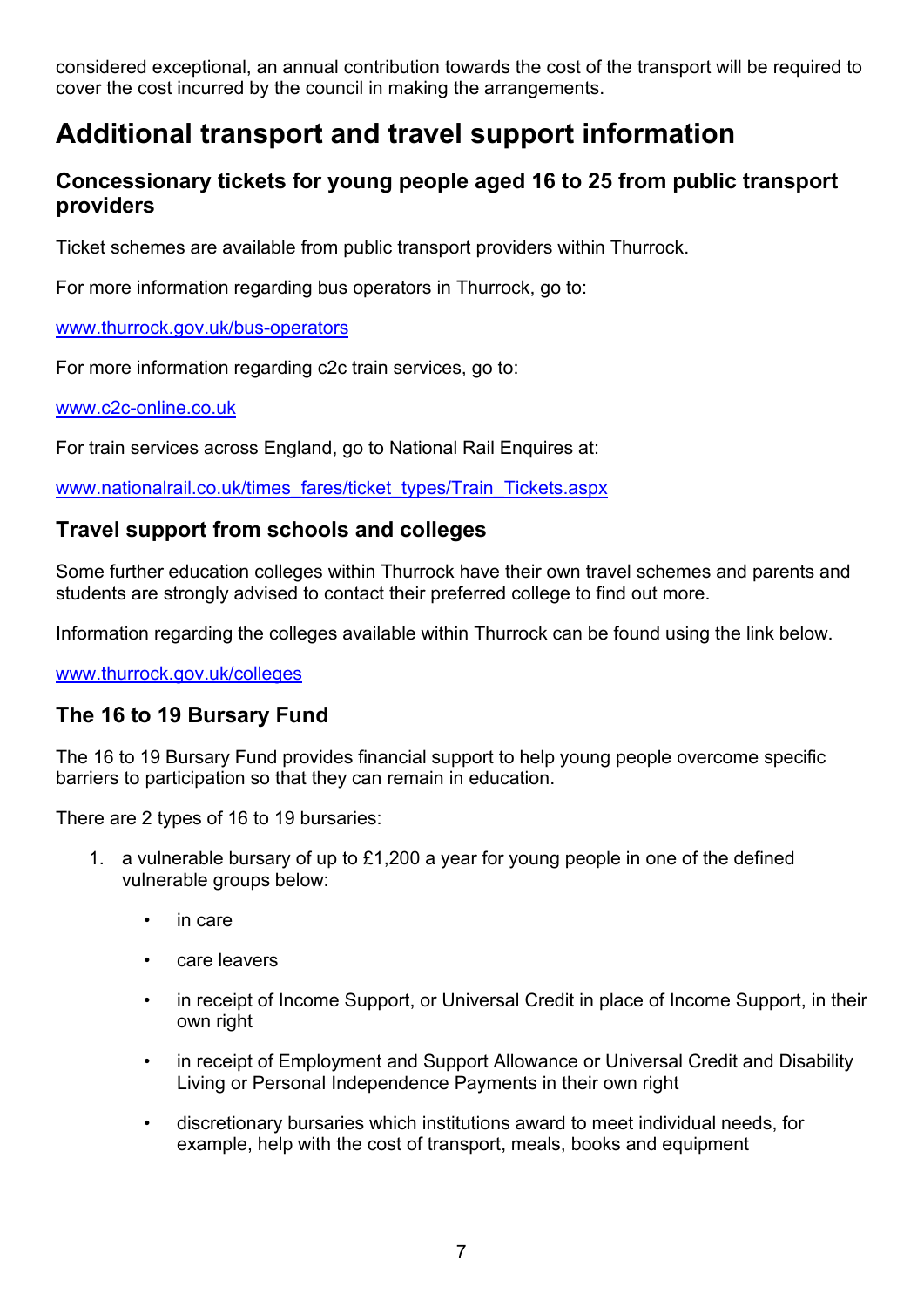- 2. discretionary bursaries that institutions award to meet individual needs for example, help with the cost of transport, meals, books and equipment – to be eligible for the discretionary bursary young people must either:
	- be aged 16 or over but under 19 on **31 August 2022**
	- be aged 19 or over on **31 August 2022** and have an EHC plan
	- be aged 19 or over on **31 August 2022** and continuing on a study programme they began aged 16 to 18 ('19+ continuers')
	- be studying a programme that is subject to inspection by a public body which assures quality, such as Ofsted – the provision must also be funded by either a government funding agency or the local authority

Schools and colleges are responsible for managing both types of bursary. Young people who want to apply for support from the bursary fund should contact their chosen school or college to make an application.

Further information can be found at:

- [www.gov.uk](http://www.gov.uk/)  search for post-16 bursaries
- [www.gov.uk/subsidised-college-transport-16-19](http://www.gov.uk/subsidised-college-transport-16-19)

### <span id="page-7-0"></span>**Young parents / Care to Learn**

If you are a young parent under 20, Care to Learn can help pay for your childcare and related travel costs, up to £160 per child per week, while you are learning.

Care to Learn can help with the cost of:

- childcare, including deposit and registration fees
- a childcare 'taster' session (up to 5 days)
- keeping your childcare place over the summer holidays
- taking your child to the childcare provider

#### **Types of childcare**

The childcare provider must be Ofsted registered and can be a:

- childminder
- pre-school playgroup
- day nursery
- before or after school club established to offer childcare

If your child needs specialist childcare, the provider must also be on the Care Quality Commission's register for specialist provision.

If you want a relative to get Care to Learn for looking after your child they need to be both:

- providing registered childcare for children they are not related to
- living apart from you and your child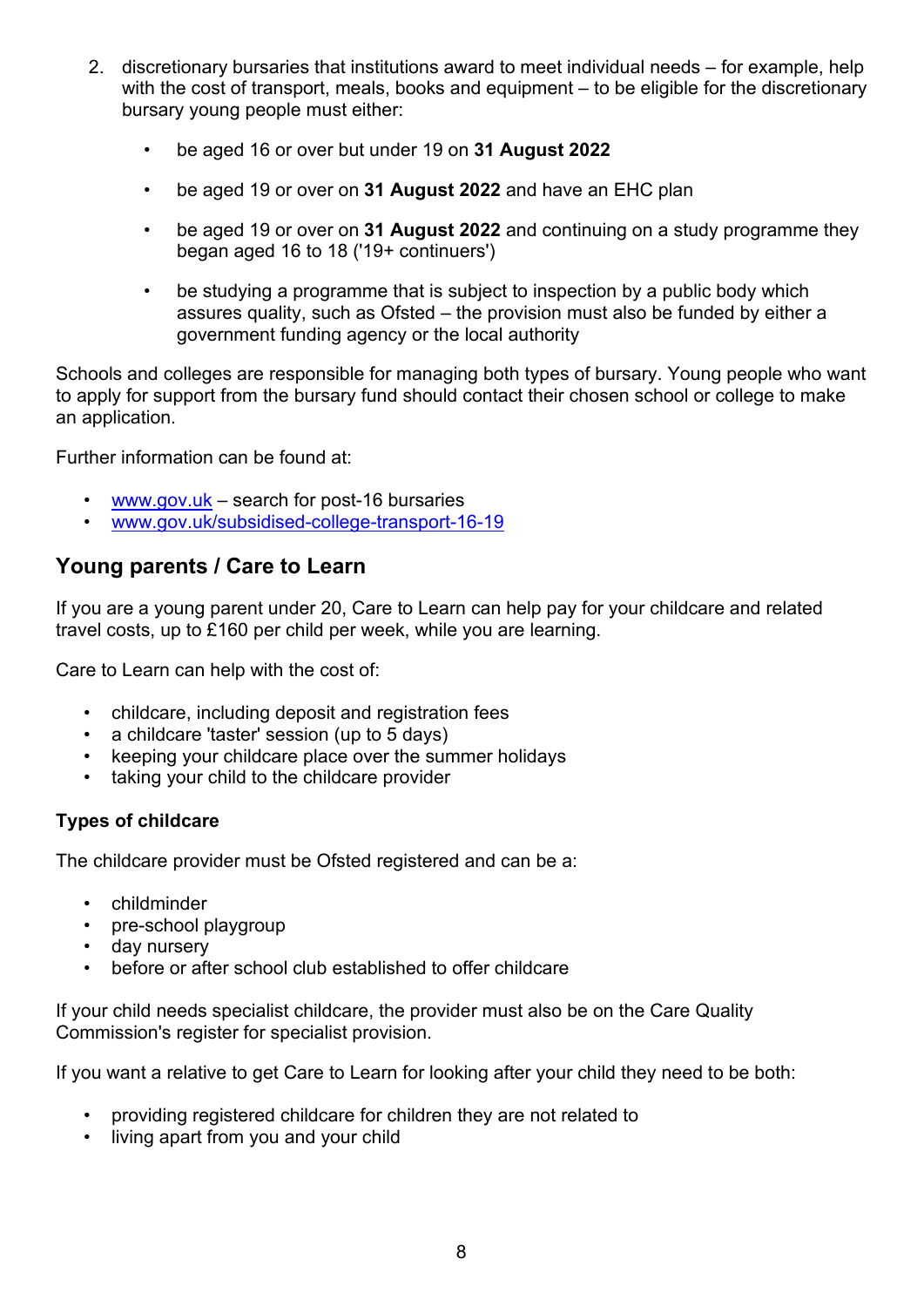#### **Payments**

Childcare payments go directly to your childcare provider. Before your childcare provider can be paid:

- your childcare provider needs to confirm your child's attendance
- your school or college needs to confirm that you are attending your course

Payments for travel costs go to your school or college. Your college will either pay you or arrange travel for you.

#### **Attendance**

Payments will stop if:

- you stop attending your course
- you finish your course
- your child stops attending childcare

#### **Eligibility**

You can get Care to Learn if:

- you're a parent under 20 at the start of your course
- you're the main carer for your child
- you live in England
- you're either a British citizen or a national of a European Economic Area (EEA) country
- your course is publicly funded (check with your school or college)
- your childcare provider is registered with Ofsted or the Care Quality Commission

#### **Type of course**

Care to Learn is only available for courses in England that have some public funding.

This includes courses that take place in:

- schools
- school sixth forms
- sixth form colleges
- other colleges and learning providers, including Foundation Learning
- your community at Children's Centres

Young parents are also entitled to apply for an Under-19 Bus Only Ticket or for those aged 19 and over can apply for the 19 to 25 card.

For more information, go to [www.gov.uk/care-to-learn/applying-for-care-to-learn](http://www.gov.uk/care-to-learn/applying-for-care-to-learn)

### <span id="page-8-0"></span>**Young people who are not in education, employment or training (NEET)**

The council may offer to assist a young person of 16 or 17 who is vulnerable to becoming not in education, employment or training (NEET), or who has already become NEET, if it considers this necessary to support their participation in education, training or employment. Young people who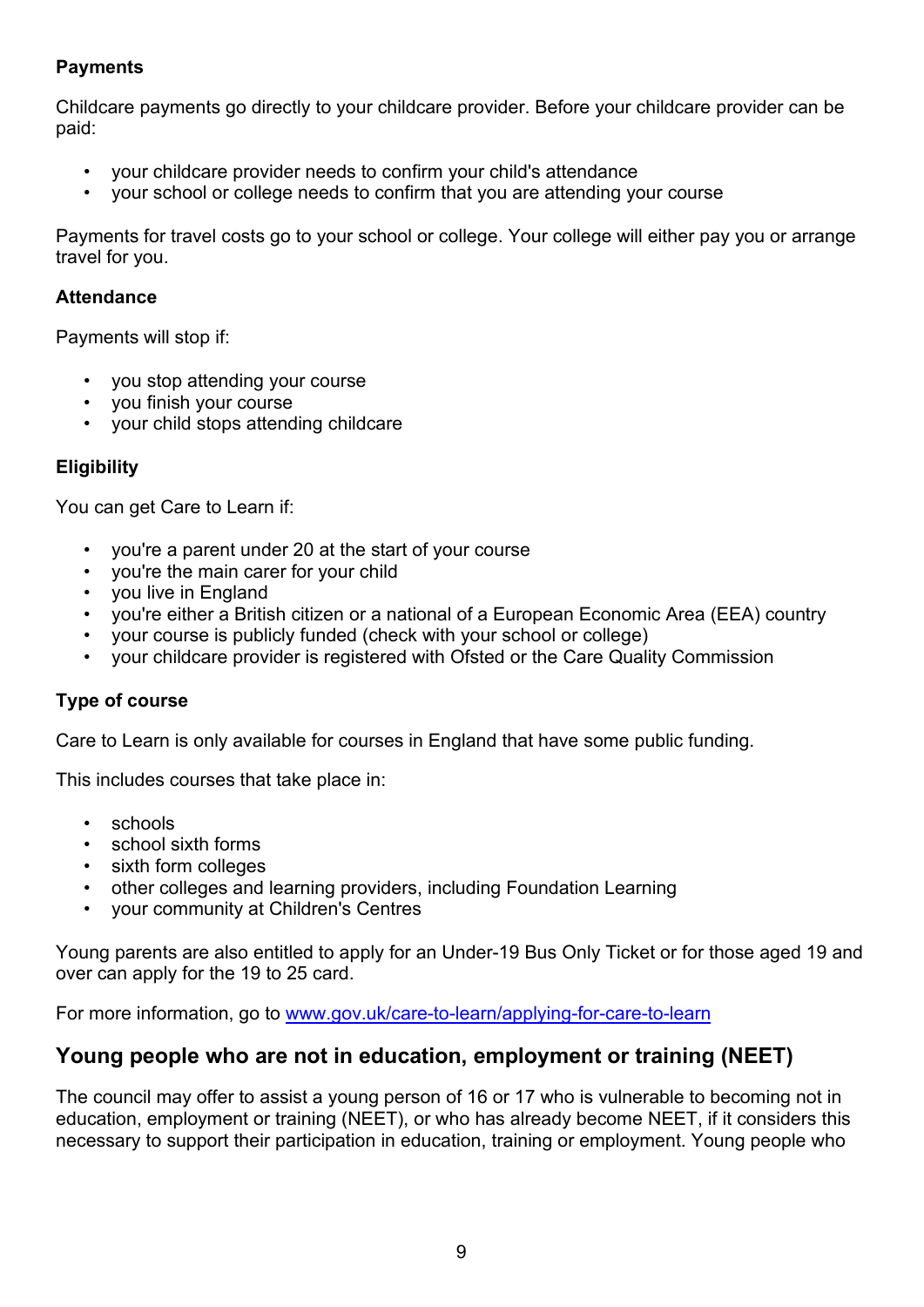are NEET or at risk of becoming NEET will be given considerations similar to those listed above under the heading 'Learners with special educational needs or a disability'.

# <span id="page-9-0"></span>**Apprenticeships**

Our Thurrock Careers team produces a weekly 'Opportunity Bulletin' email. It contains details of apprenticeships, employment, training and volunteering opportunities. You can sign-up to receive a new edition of the bulletin each week by entering your email address on the website below:

#### [www.thurrock.gov.uk/email](http://www.thurrock.gov.uk/email)

Once you are on the site, select 'Thurrock Careers' as your subscription topic preference.

# <span id="page-9-1"></span>**Additional transport and travel support information relating to students with SEND**

# <span id="page-9-2"></span>**SEND Local Offer**

The SEND Local Offer gives children and young people in the borough, who have special educational needs and/or a disability, information in one place. The Thurrock SEND Local Offer aims to provide clear, comprehensive and accessible information about what services and provisions are available in Thurrock for parents and young people.

For more information, go to:

[www.thurrock.gov.uk/localoffer](http://www.thurrock.gov.uk/localoffer)

### <span id="page-9-3"></span>**Independent Travel training**

Independent Travel training is a great way to help young people with special educational needs and disabilities to travel to and from their place of education.

With travel training, young people are able to gain skills and confidence to make journeys safely and independently.

The training is personalised to meet the needs of each young person. It includes:

- planning a journey
- road safety
- general life skills

We are offering Independent Travel training for young people with special educational needs and disabilities attending a post-16 setting. The start date for sessions for the **September 2022/23** academic year will be posted online on or before **30 June 2022**.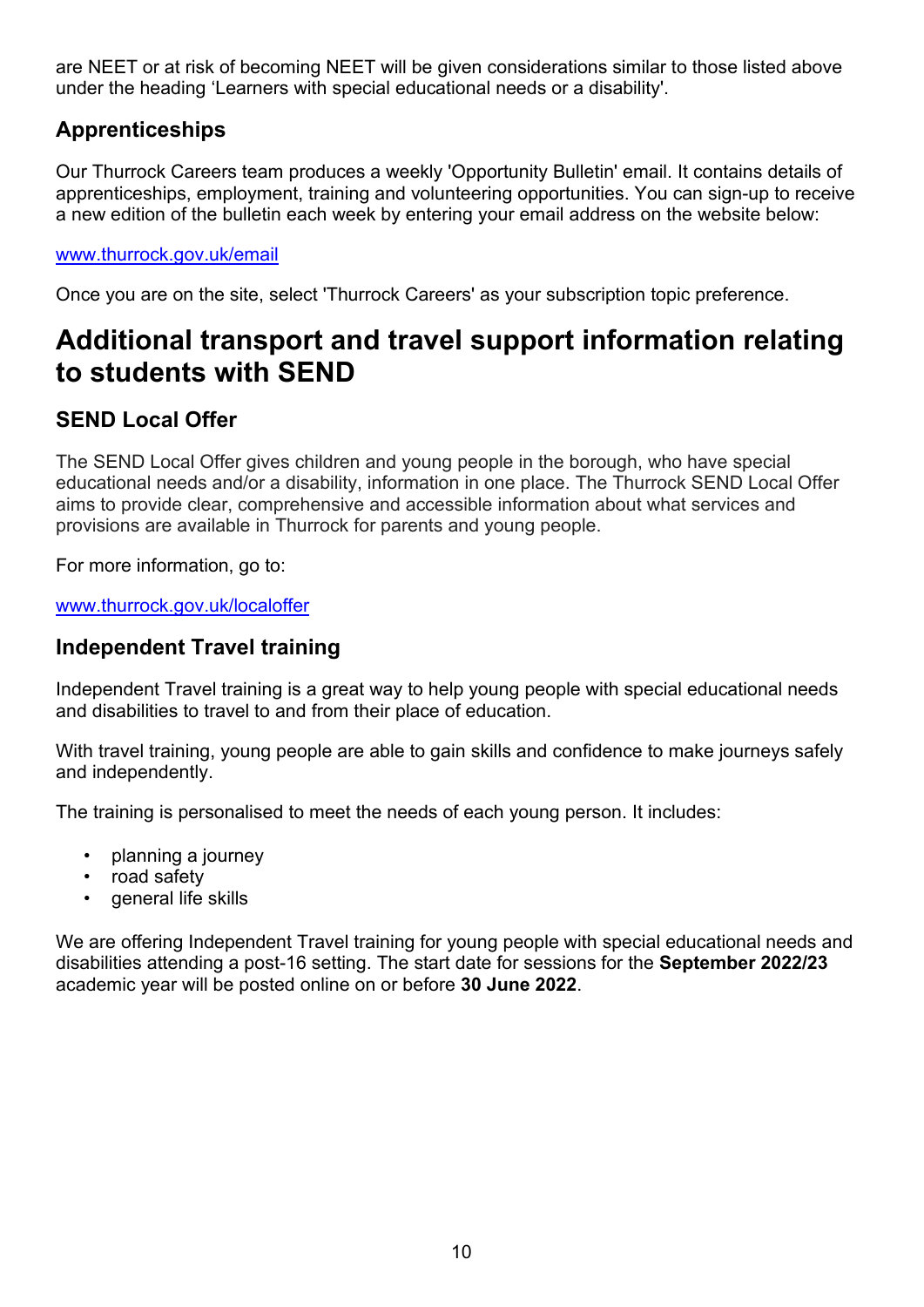# <span id="page-10-0"></span>**Local authority support in other circumstances**

### <span id="page-10-1"></span>**Discretionary awards**

An application for travel assistance for a pupil who does not meet the criteria for any category of award described in this policy may be considered for an award paid in full, or in part, and requiring a contribution, as an exception. These are made in exceptional circumstances only.

Applications should be made as soon as possible on the relevant form and cannot be backdated. Applicants must provide all evidence listed or requested by the council.

Where a form is incomplete and/or evidence is not provided as requested within any given time limit, no award can be made.

To access the application form for discretionary awards, go to:

[www.thurrock.gov.uk/home-to-school-travel-support/discretionary-transport-award](http://www.thurrock.gov.uk/home-to-school-travel-support/discretionary-transport-award)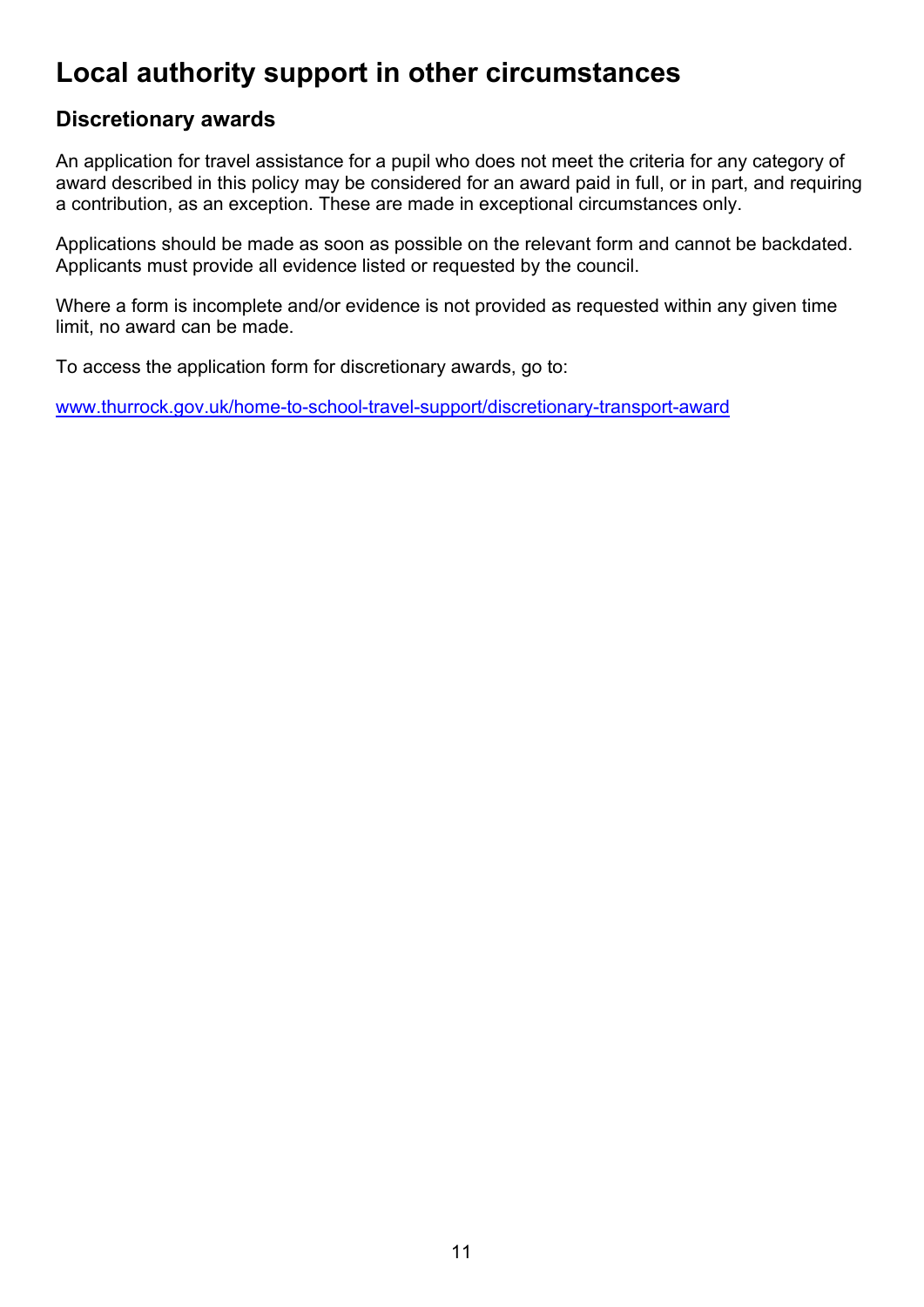# <span id="page-11-0"></span>**How to make an application and the timeframes involved**

It is important to plan your journey to find the best travel options available to you. If the best option is to apply for travel assistance, you will need to complete a post-16 SEND transport application before **30 June 2022** for the following academic year, which starts **1 September 2022**.

If you apply after this date, we may be able to arrange travel assistance but cannot guarantee it will be available at the start of the academic year.

Applications can be made online at:

[www.thurrock.gov.uk/home-to-school-travel-support/support-for-learners-over-16-years-old](http://www.thurrock.gov.uk/home-to-school-travel-support/support-for-learners-over-16-years-old)

# <span id="page-11-1"></span>**Appeals**

The council has adopted the appeal procedure recommended within the Department for Education's Home to School Travel and Transport Guidance.

This procedure applies to all applications. Parents/carers may complain/appeal if they:

- believe a mistake has been made in the consideration of their child's transport entitlement
- are dissatisfied with the service they have received or the way in which they have been treated
- are of the view that their child's circumstances are not covered by the policy and that there are exceptional circumstances that should be taken into account – in such circumstances, their case would be considered within the appeal process and as an exception, under the discretionary awards process

In the first instance, parents / carers should contact the council's Complaints Team at 0800 021 3016 or [complaints@thurrock.gov.uk](mailto:complaints@thurrock.gov.uk)

Correspondence will be dealt with in accordance with the general complaints process set out at [www.thurrock.gov.uk/complaints](http://www.thurrock.gov.uk/complaints)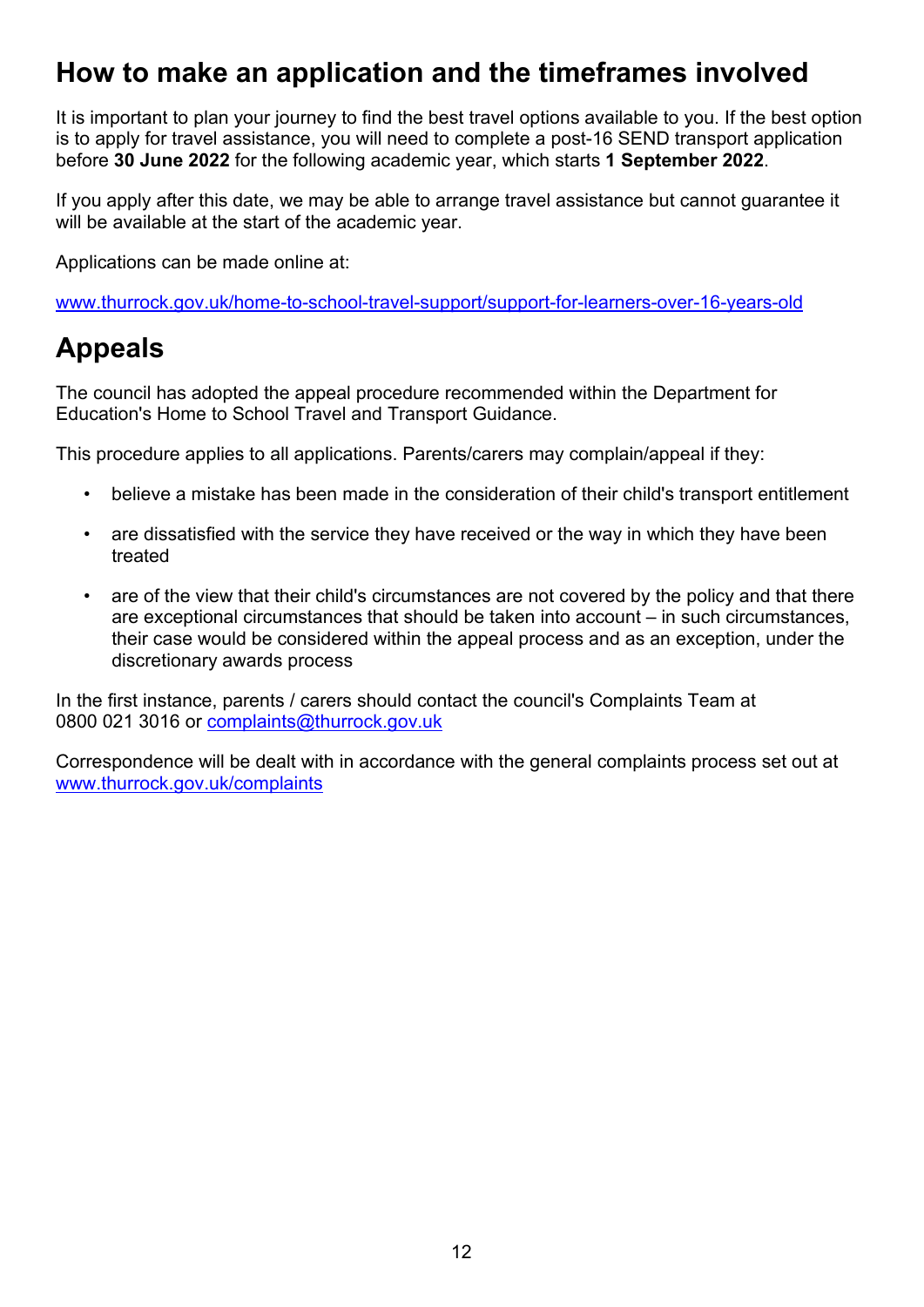# <span id="page-12-0"></span>**Annex 1 – Glossary**

In this policy, the term:

- "**home**" of a child is the place where he or she is habitually and normally resident
- "**nearest suitable school**" means the nearest qualifying school with places available that provides education appropriate to the age, ability and aptitude of the child, and any special educational needs that the child may have
- "**parent**" is equated to mean parent or carer or legal guardian
- "**philosophical belief**", to be worthy of protection, must attain a certain level of cogency, seriousness, cohesion and importance, be worthy of respect in a democratic society, and not be incompatible with human dignity or the fundamental rights of the child – examples of beliefs are humanism and atheism
- "**road routes**" means routes passable by a motor vehicle, and could include distance covered on additional transport – for example, via ferry